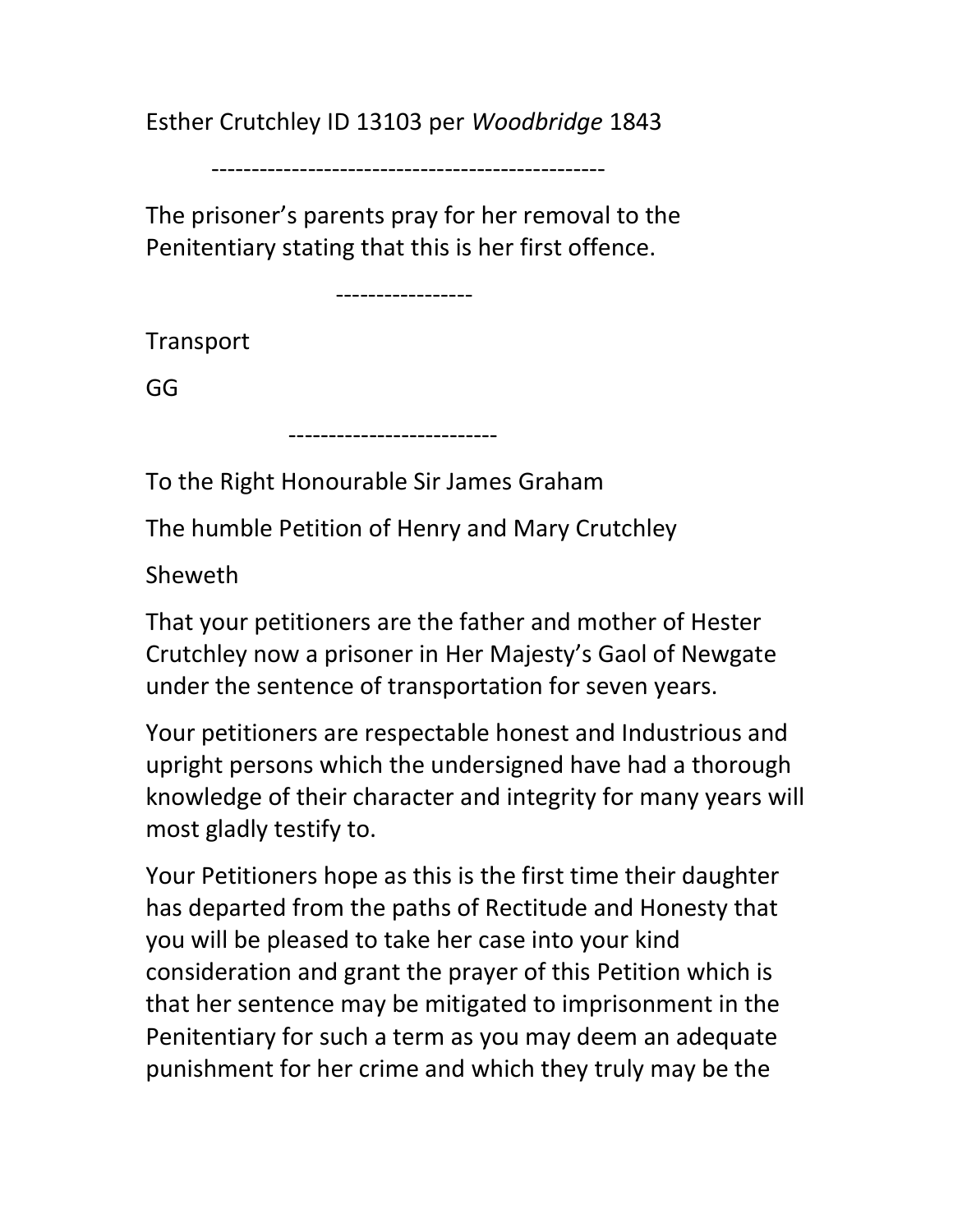means of bringing her to see her errors and make her a useful member of society.

And your petitioners as in duty bound will ever pray.

No 5 Kensington Terrace

Kensington Gravel Pit

Late of Gaswell Road.

-------------------------

James Fairhead – Surgeon – Islington

I have known the above petitioners many years to be most worthy excellent character.

John Vollum

Henry Vollum

Richard Price

Elizabeth Shaw

And 20 other signatures.

Esther Crutchley aged 23

Central Criminal Court May 1843

Larceny (2 inditments)

7 years transportation

Gaol report – Character not known